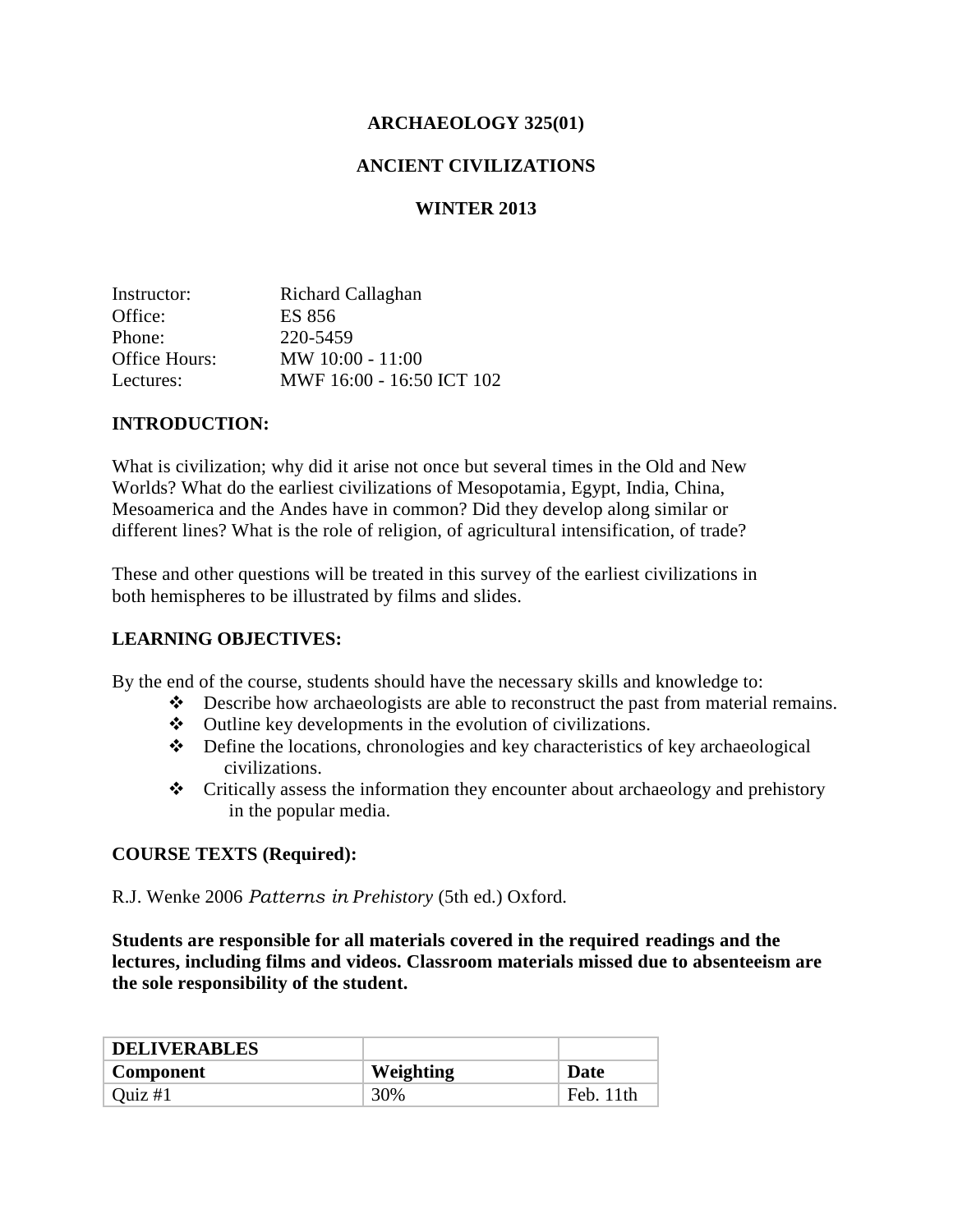| Quiz $#2$ | 30% | Mar. 13th  |
|-----------|-----|------------|
| Quiz $#3$ | 30% | April 1st  |
| Quiz $#4$ | 10% | April 15th |
|           |     |            |
|           |     |            |

**Grading (Weighting):** There will be three in-term quizzes worth 30% and one quiz on the last day of classes worth 10%. Scores will **not** be curved.

There will not be a final exam scheduled by the Registrar's Office. It is not essential to pass all elements/components to pass the course as a whole.

## **Percentage to Letter Grade Conversion**

| Grade                | Percent |
|----------------------|---------|
| $A+$                 | $95+$   |
| $\mathsf{A}$         | 87-94%  |
| $A -$                | 83-86%  |
| $B+$                 | 78-82%  |
| R                    | 74-77%  |
| $B -$                | 70-73%  |
| $C_{\pm}$            | 67-69%  |
| $\mathsf{C}$         | 63-66%  |
| $\mathsf{C}\text{-}$ | 60-62%  |
| $D+$                 | 57-59%  |
| D                    | 50-56%  |
| F                    | 0-49%   |

**Assembly Point for ICT is ICT Food Court.**

# **Computers and communications devices are not allowed in the classroom during tests.**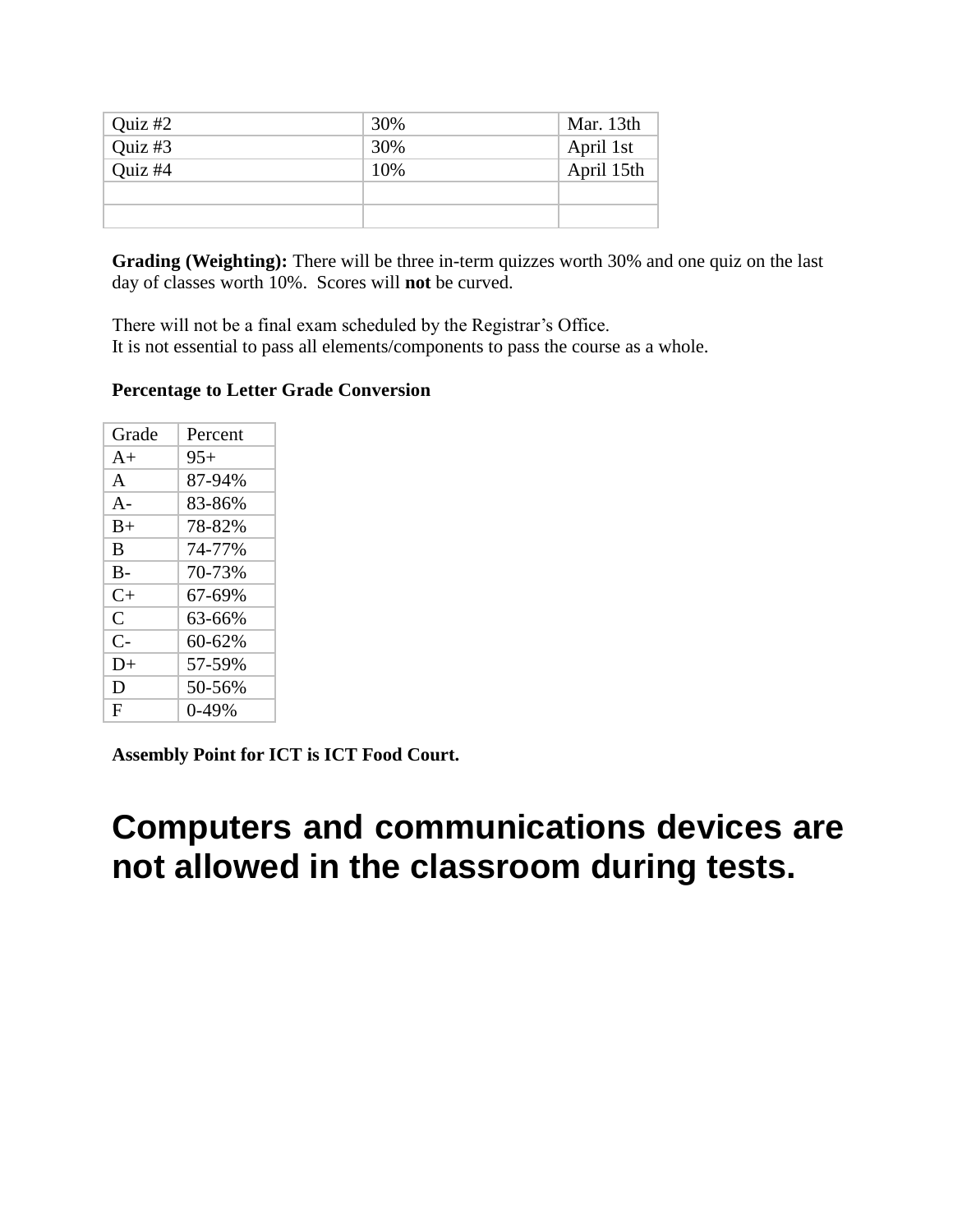## **ADDITIONAL CONTENT**

#### **Writing across the Curriculum**

Writing skills are not exclusive to English courses and, in fact, should cross all disciplines. The University supports the belief that throughout their University careers, students should be taught how to write well so that when they graduate their writing abilities will be far above the minimal standards required at entrance. Consistent with this belief, students are expected to do a substantial amount of writing in their University courses and, where appropriate, instructors can and may use writing and the grading thereof as a factor in the evaluation of student work. The services provided by the Writing Centre in the Effective Writing Office can be utilized by all undergraduate and graduate students who feel they require further assistance.

#### **Academic Accommodation Policy**

The purpose of academic accommodation is to provide students with documented disabilities equal opportunity to master the essentials of a post-secondary education. Students with disabilities at the University of Calgary have met all admission requirements but may have done so with the use of accommodations. Similarly, they are expected to meet all academic and nonacademic requirements. Adaptive technology and other academic accommodations do not relieve students of their responsibility to develop the essential skills and abilities expected of all students.

Please refer to the following web link for detailed information: <http://www.ucalgary.ca/drc/node/71>

#### **Disability Resource Centre Accommodations**

It is the responsibility of the student to request academic accommodations. If you are a student with a documented disability who may require academic accommodation and have not registered with the Disability Resource Centre, please contact their office at (403) 220-8237.

Students who have not registered with the Disability Resource Centre are not eligible for formal academic accommodation. Students are also required to discuss their needs with the instructor no later than fourteen (14) days after the start of the course.

#### **Freedom of Information and Protection of Privacy Act**

The University of Calgary is committed to protecting the privacy of individuals who work and study at the University or who otherwise interact with the University in accordance with the standards set out in the Freedom of Information and Protection of Privacy Act.

Please refer to the following link for detailed information: <http://www.ucalgary.ca/legalservices/foip>

#### **Academic Misconduct**

Academic dishonesty is an unacceptable activity at the University of Calgary and students are **strongly advised** to read the Student Misconduct section of the University Calendar. Quite often, students are unaware of what constitutes academic dishonesty or plagiarism. The most common are:

1) Presenting another student's work as your own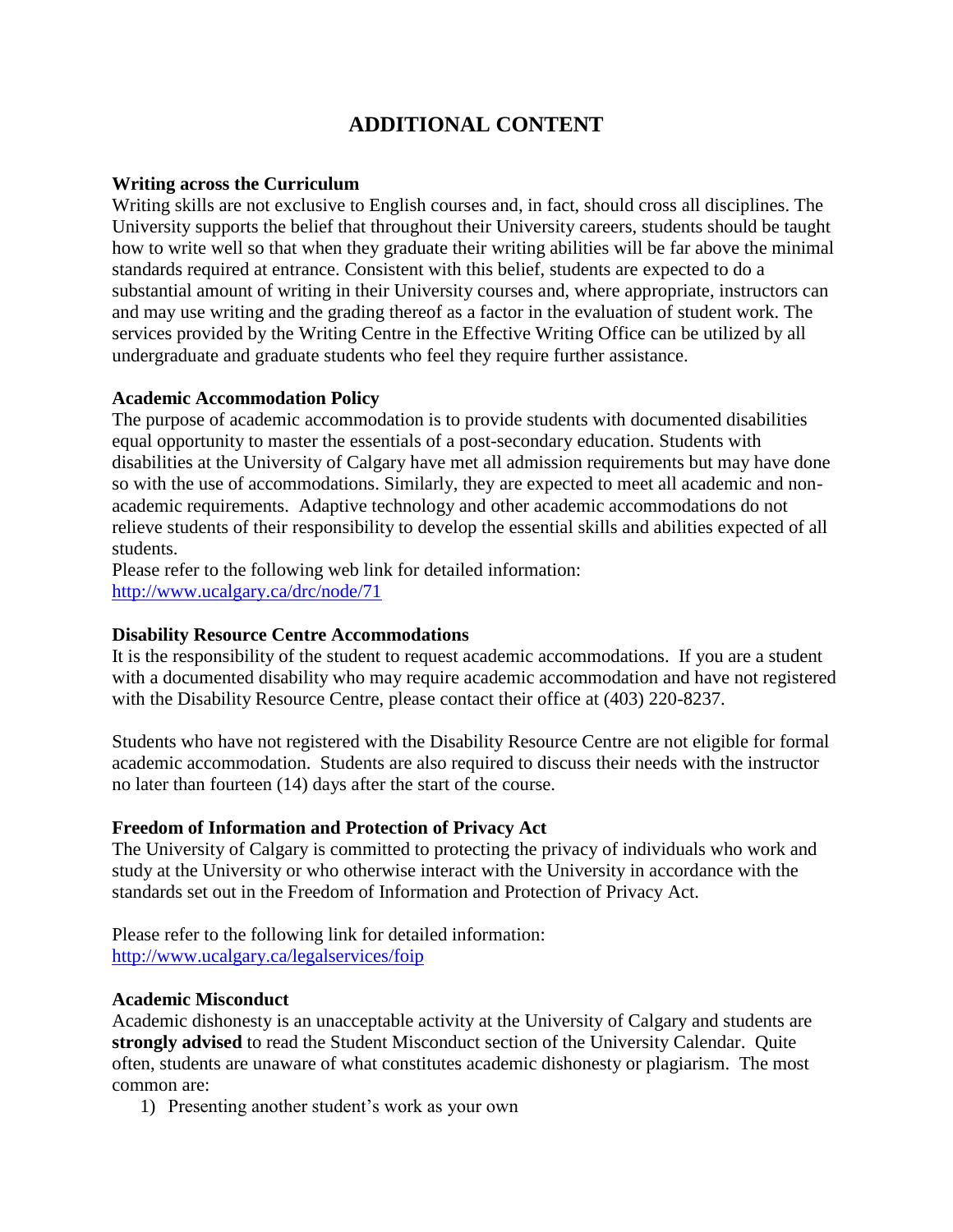- 2) Presenting an author's work or ideas as you own without proper referencing
- 3) Using work completed for another course

This activity will not be tolerated and students conducting themselves in this manner will be dealt with according to the procedures outlined in the University Calendar.

For detailed information on what constitutes academic misconduct, please refer to the following link:

<http://www.ucalgary.ca/pubs/calendar/current/k-2-1.html>

## **Plagiarism**

Plagiarism involves submitting or presenting work as if it were the student's own work when it is not. Any ideas or materials taken from another source written, electronic, or oral must be fully and formally acknowledged. Plagiarism includes but is not limited to:

(a) The work submitted or presented was done, in whole or in part, by an individual other than the one submitting or presenting the work (this includes having another impersonate the student or otherwise substituting the work of another for one's own in an examination or test), (b) Parts of the work are taken from another source without reference to the original author,

(c) The whole work (e.g., an essay) is copied from another source, and/or,

(d) A student submits or presents work in one course which has also been submitted in another course (although it may be completely original with that student) without the knowledge of or prior agreement of the instructor involved.

While it is recognized that scholarly work often involves reference to the ideas, data and conclusions of other scholars, intellectual honesty requires that such references be explicitly and clearly noted. Plagiarism is an extremely serious academic offence. It is recognized that clause (d) does not prevent a graduate student incorporating work previously done by him or her in a thesis or dissertation.

## **Emergency Evacuation Assembly Points**

In the event of an emergency that requires evacuation, please refer to the following link to become familiar with the assembly points for the class: <http://www.ucalgary.ca/emergencyplan/assemblypoints>

## **Safewalk Information**

Campus Security, in partnership with the Students' Union, provides the Safewalk service, 24 hours a day to any location on Campus including the LRT, parking lots, bus zones and University residences. Contact Campus Security at (403) 220-5333 or use a help phone, and Safewalkers or a Campus Security Officer will accompany you to your campus destination.

## **Faculty of Arts Program Advising and Student Information Resources**

 Have a question, but not sure where to start? The new Faculty of Arts Program Information Centre (PIC) is your information resource for everything in Arts! Drop in at SS102, call us at 403-220-3580 or email us at [artsads@ucalgary.ca.](mailto:artsads@ucalgary.ca) You can also visit the Faculty of Arts website at<http://arts.ucalgary.ca/undergraduate> which has detailed information on common academic concerns.